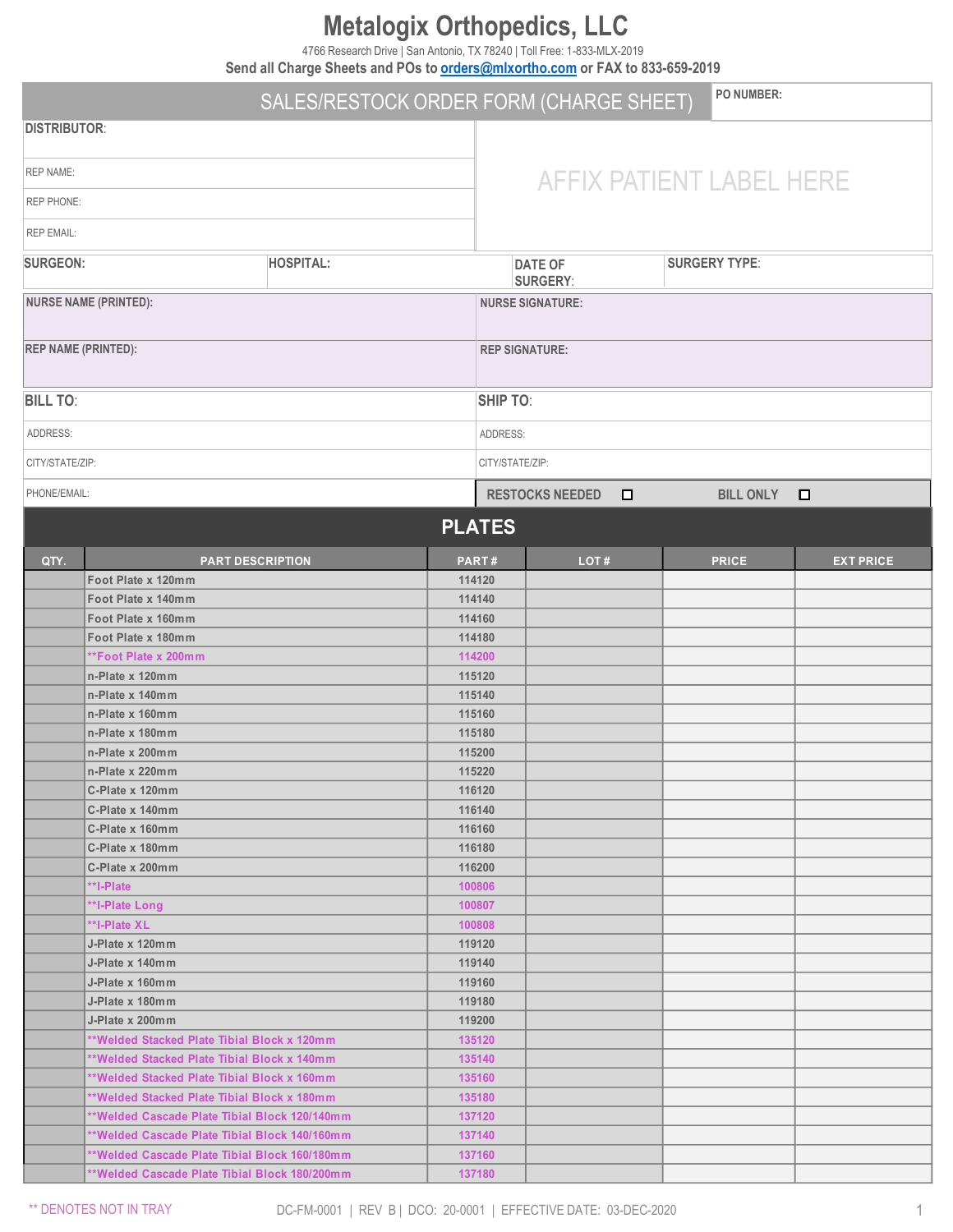# **Metalogix Orthopedics, LLC**

4766 Research Drive | San Antonio, TX 78240 | Toll Free: 1-833-MLX-2019

**Send all Charge Sheets and POs to [orders@mlxortho.com](mailto:orders@mlxortho.com) or FAX to 833-659-2019**

## SALES/RESTOCK ORDER FORM (CHARGE SHEET)

#### **IMPLANTABLES**

| QTY. | <b>PART DESCRIPTION</b>              | PART#     | LOT# | <b>PRICE</b> | <b>EXT PRICE</b> |  |  |  |
|------|--------------------------------------|-----------|------|--------------|------------------|--|--|--|
|      | Self-Drill Half-Pin 4x20x215mm       | 617015    |      |              |                  |  |  |  |
|      | Self-Drill Half-Pin 4x30x215mm       | 617030    |      |              |                  |  |  |  |
|      | Self-Drill Half-Pin 4x50x215mm       | 617050    |      |              |                  |  |  |  |
|      | Blunt Half-Pin 4x20x215mm            | 618015    |      |              |                  |  |  |  |
|      | Blunt Half-Pin 4x30x215mm            | 618030    |      |              |                  |  |  |  |
|      | Blunt Half-Pin 4x50x215mm            | 618050    |      |              |                  |  |  |  |
|      | Self-Drill Half-Pin 5x30x215mm       | 620030    |      |              |                  |  |  |  |
|      | Self-Drill Half-Pin 5x40x215mm       | 620040    |      |              |                  |  |  |  |
|      | Self-Drill Half-Pin 5x60x215mm       | 620060    |      |              |                  |  |  |  |
|      | Self-Drill Half-Pin 5x80x215mm       | 620080    |      |              |                  |  |  |  |
|      | Blunt Half-Pin 5x30x215mm            | 621030    |      |              |                  |  |  |  |
|      | Blunt Half-Pin 5x40x215mm            | 621040    |      |              |                  |  |  |  |
|      | Blunt Half-Pin 5x60x215mm            | 621060    |      |              |                  |  |  |  |
|      | Blunt Half-Pin 5x80x215mm            | 621080    |      |              |                  |  |  |  |
|      | **Self-Drill Half-Pin 6x30x215mm     | 622030    |      |              |                  |  |  |  |
|      | Self-Drill Half-Pin 6x40x215mm       | 622040    |      |              |                  |  |  |  |
|      | Self-Drill Half-Pin 6x50x215mm       | 622050    |      |              |                  |  |  |  |
|      | Self-Drill Half-Pin 6x60x215mm       | 622060    |      |              |                  |  |  |  |
|      | **Self-Drill Half-Pin 6x70x215mm     | 622070    |      |              |                  |  |  |  |
|      | **Self-Drill Half-Pin 6x80x215mm     | 622080    |      |              |                  |  |  |  |
|      | **Blunt Half-Pin 6x30x215mm          | 623030    |      |              |                  |  |  |  |
|      | Blunt Half-Pin 6x40x215mm            | 623040    |      |              |                  |  |  |  |
|      | Blunt Half-Pin 6x50x215mm            | 623050    |      |              |                  |  |  |  |
|      | Blunt Half-Pin 6x60x215mm            | 623060    |      |              |                  |  |  |  |
|      | **Blunt Half-Pin 6x70x215mm          | 623070    |      |              |                  |  |  |  |
|      | **Blunt Half-Pin 6x80x215mm          | 623080    |      |              |                  |  |  |  |
|      | Steinmann Pin x 4mm                  | 624004    |      |              |                  |  |  |  |
|      | Steinmann Pin x 5mm                  | 624005    |      |              |                  |  |  |  |
|      | Steinmann Pin x 6mm                  | 624006    |      |              |                  |  |  |  |
|      | Trocar & Sheath 4-6mm                | 100404    |      |              |                  |  |  |  |
|      | Smooth Wire x 1.8mm                  | 900117    |      |              |                  |  |  |  |
|      | Smooth Wire x 2.0mm                  | 900120    |      |              |                  |  |  |  |
|      | Truss Wire x 2.0mm                   | 900220    |      |              |                  |  |  |  |
|      | **Citieffe Smooth Wire 2.0 x 400mm   | 641020400 |      |              |                  |  |  |  |
|      | **Citieffe Olive Wire 2.0 x 450mm    | 641420450 |      |              |                  |  |  |  |
|      | **Citieffe 5mm Half-Pin (50 x 180mm) | F4-145180 |      |              |                  |  |  |  |
|      | 2.9mm Drill                          | 100504    |      |              |                  |  |  |  |
|      | 3.5mm Drill                          | 100505    |      |              |                  |  |  |  |
|      | 4.7mm Drill                          | 100506    |      |              |                  |  |  |  |
|      |                                      |           |      |              |                  |  |  |  |
|      | <b>BRIDGES &amp; POSTS</b>           |           |      |              |                  |  |  |  |

| QTY. | <b>PART DESCRIPTION</b>               | PART#  | LOT# | <b>PRICE</b> | <b>EXT PRICE</b> |
|------|---------------------------------------|--------|------|--------------|------------------|
|      | 1-Hole Post                           | 100801 |      |              |                  |
|      | 2-Hole Post                           | 100802 |      |              |                  |
|      | 3-Hole Post                           | 100803 |      |              |                  |
|      | 4-Hole Post                           | 100804 |      |              |                  |
|      | 5-Hole Post                           | 100805 |      |              |                  |
|      | **Straight Modular Post x 60mm        | 100600 |      |              |                  |
|      | ** Angled Cascade Modular Post x 60mm | 100610 |      |              |                  |
|      | Fore-Foot Bridge 120mm                | 100120 |      |              |                  |
|      | Fore-Foot Bridge 140mm                | 100140 |      |              |                  |
|      | Fore-Foot Bridge 160mm                | 100160 |      |              |                  |
|      | Fore-Foot Bridge 180mm                | 100180 |      |              |                  |
|      | Fore-Foot Bridge 200mm                | 100201 |      |              |                  |

\*\* DENOTES NOT IN TRAY DC-FM-0001 | REV B | DCO: 20-0001 | EFFECTIVE DATE: 03-DEC-2020 2